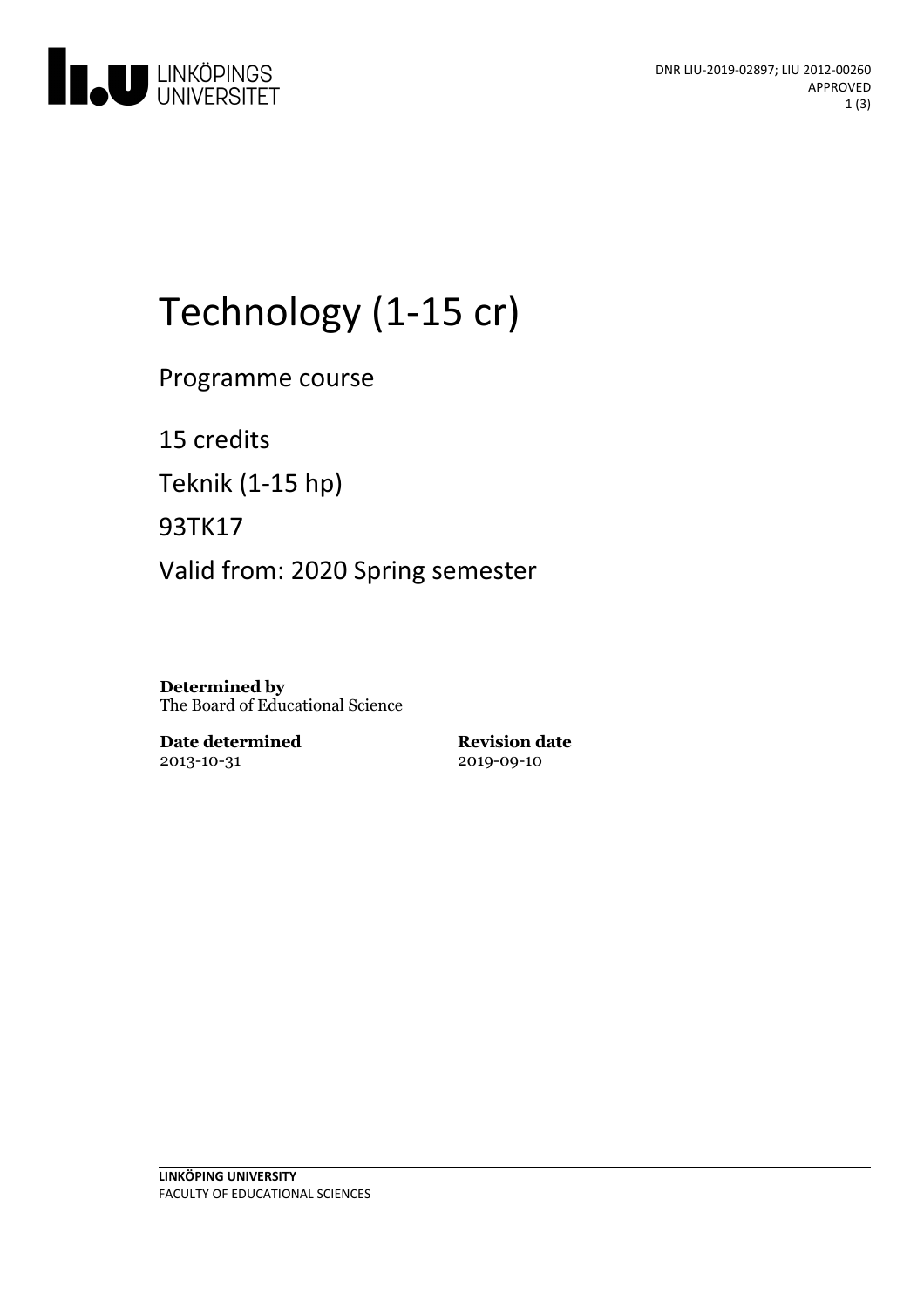Main field of study Engineering

Course level

First cycle

### Advancement level

 $G<sub>2</sub>X$ 

## Course offered for

Secondary School Teacher Programme with a specialization in Teaching in Grades 7-9 of the Compulsory School

#### Examination

Applies to all courses regardless of grading scale.

Students failing an exam covering either the entire course or part of the course two times are entitled to have a new examiner appointed for the reexamination.

If the course has a three-graded grading scale (U - VG), following applies:

Students who have passed an examination may not retake it in order to improve their grades.

The following applies to courses that include a compulsory component:

If special circumstances prevail, and if it is possible with consideration of the nature of the compulsory component, the examiner may decide to replace the compulsory component with another equivalent component.

If the LiU coordinator for students with disabilities has granted a student the right to an adapted examination for <sup>a</sup> written examination in an examination hall, the student has the right to it. If the coordinator has instead recommended for the student an adapted examination or alternative form of examination, the examiner may grant this if the examiner assesses that it is possible, based on consideration of the course objectives.

#### Grades

Three-grade scale, U, G, VG